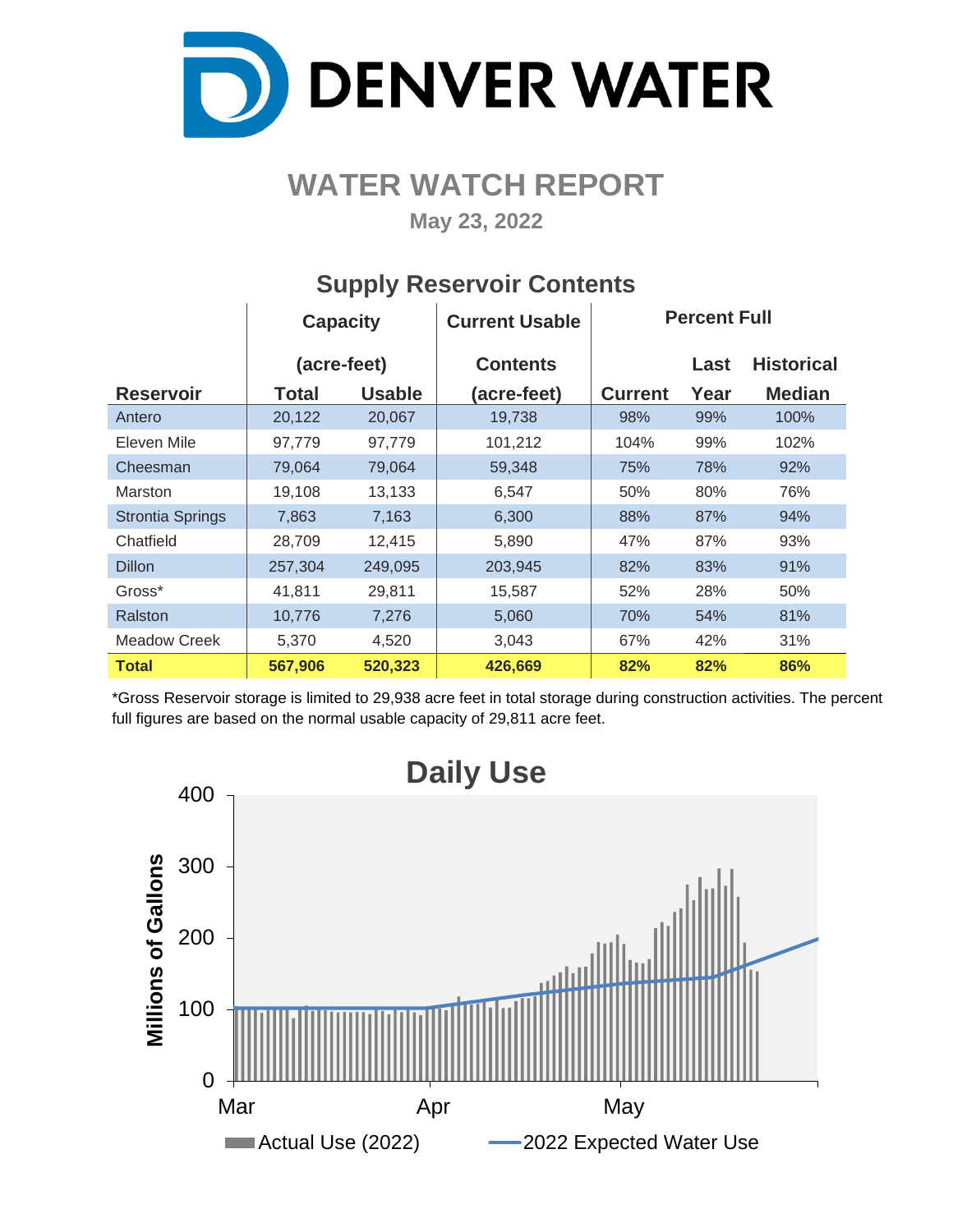## **Supply Reservoir Contents**



Note: Denver Water forecasts seasonal reservoir storage contents under dry future weather, normal future weather and wet future weather scenarios.

Gross Reservoir storage is limited to 29,938 acre feet in total storage during construction activities. The percent full figures are based on the normal usable capacity of 29,811 acre feet.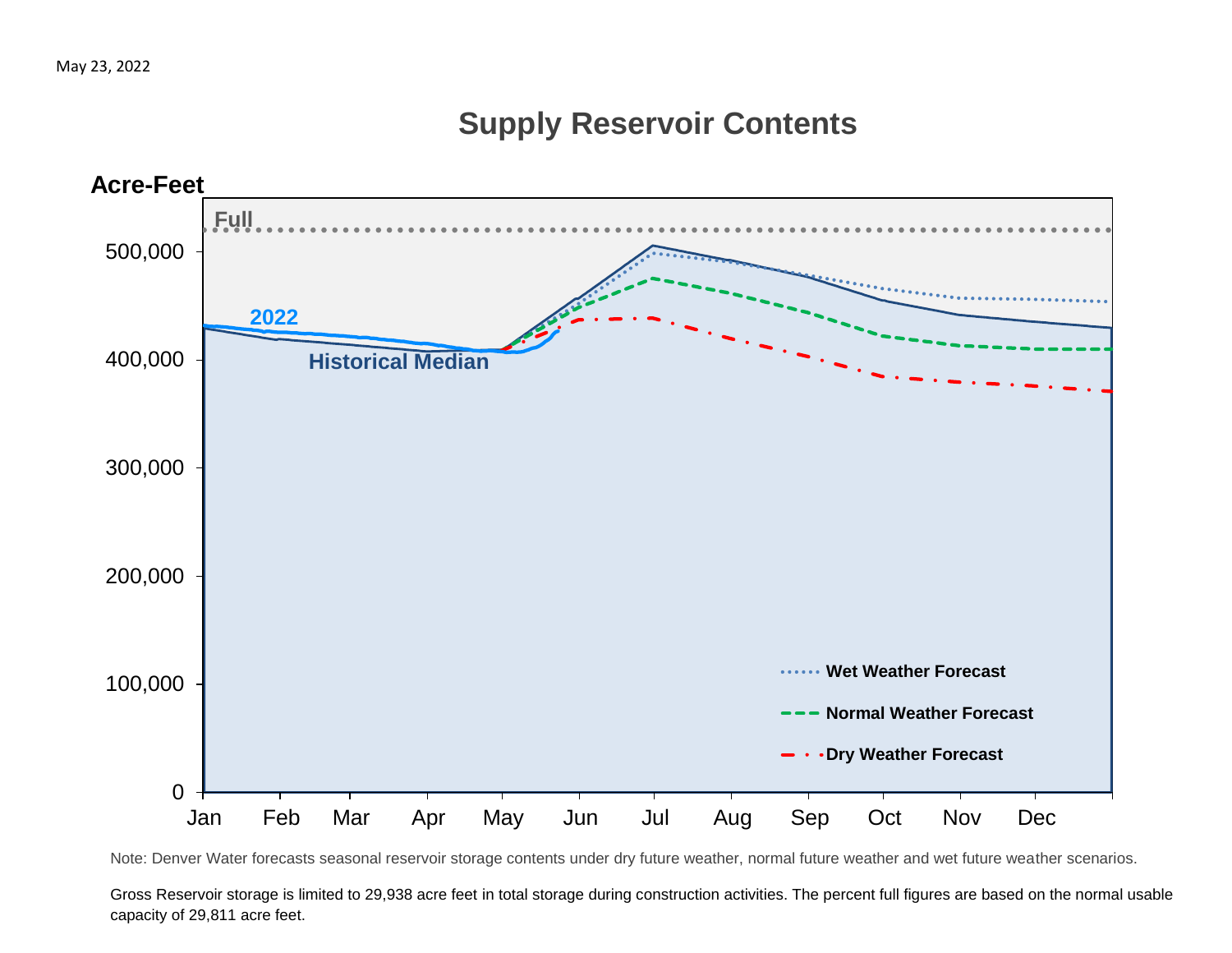

# **May Precipitation**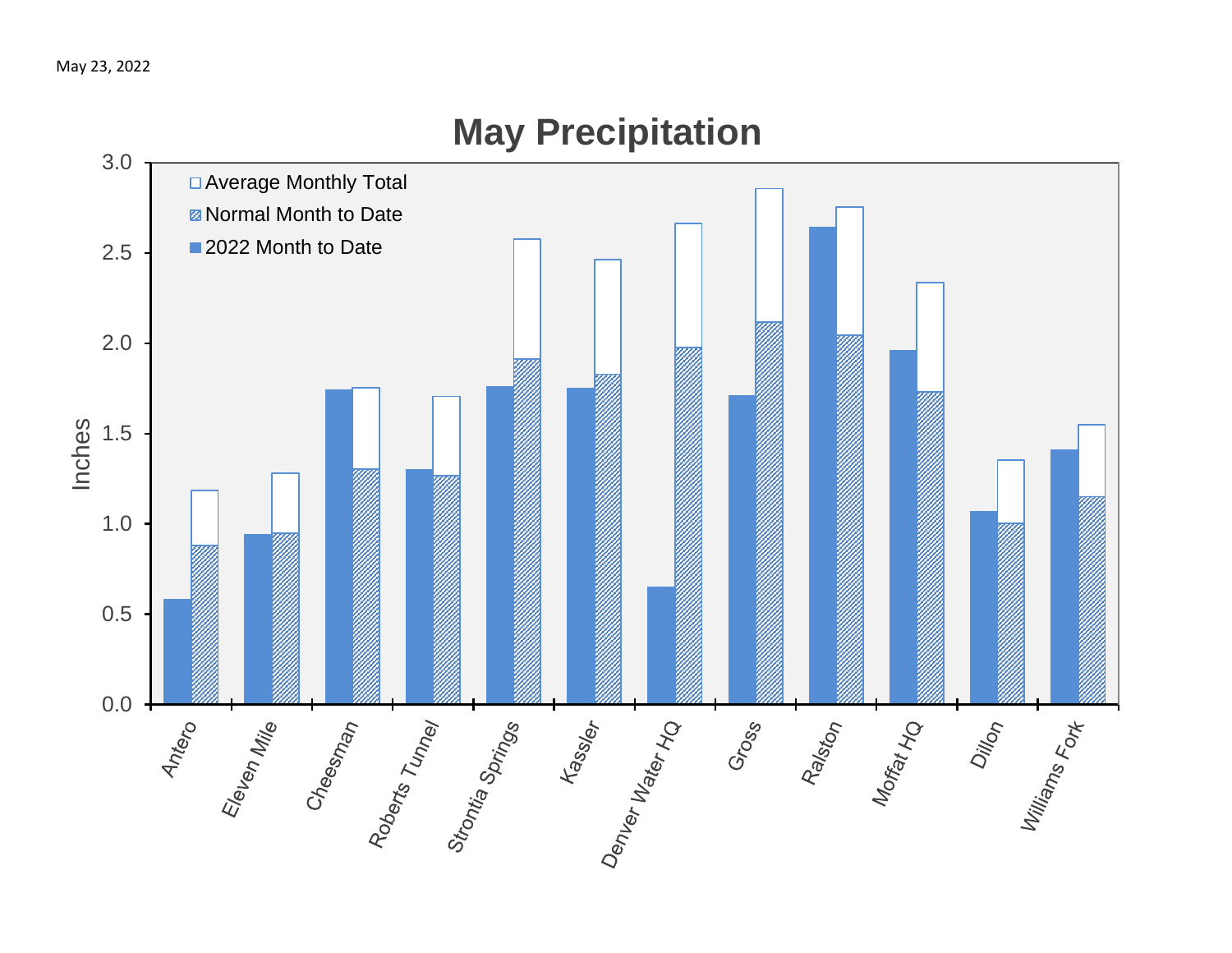

Data are from the 7 Snotel stations above Denver Water's Upper South Platte diversion

## **Snowpack: Colorado River Watershed**

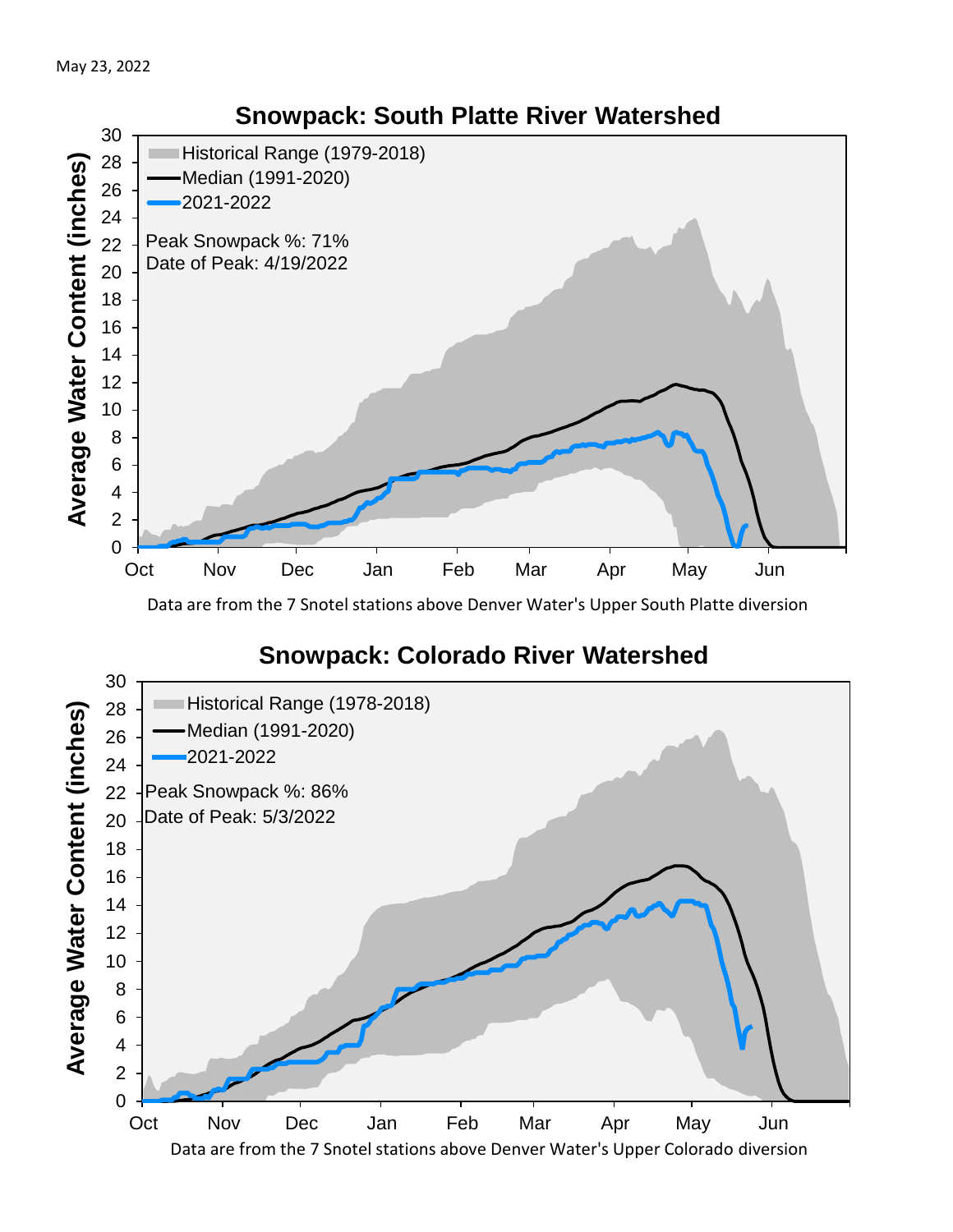

### **CUMULATIVE PRECIPITATION: COLORADO RIVER WATERSHED**



Data are from the 7 SNOTEL stations above Denver Water's Upper Colorado diversion facilities.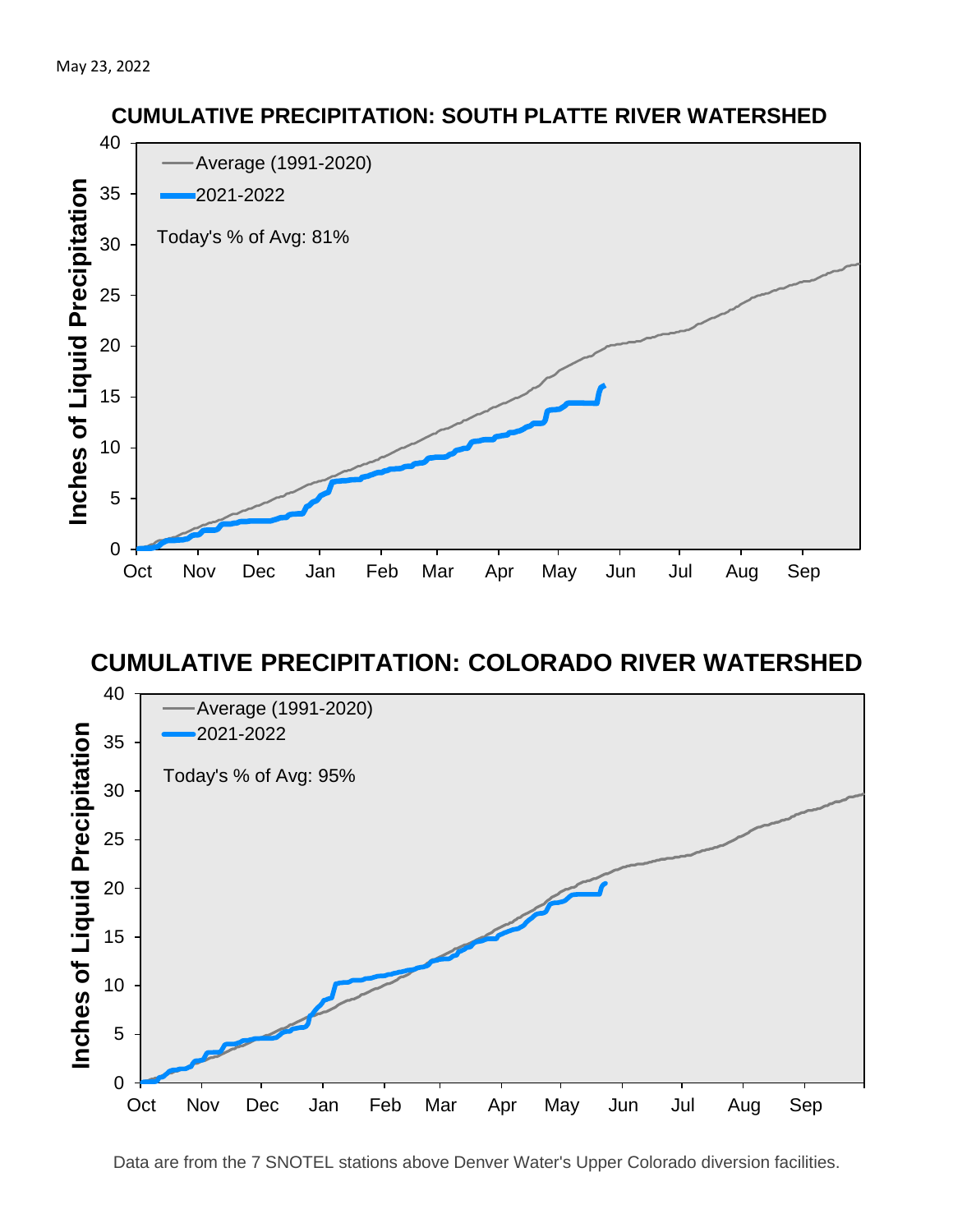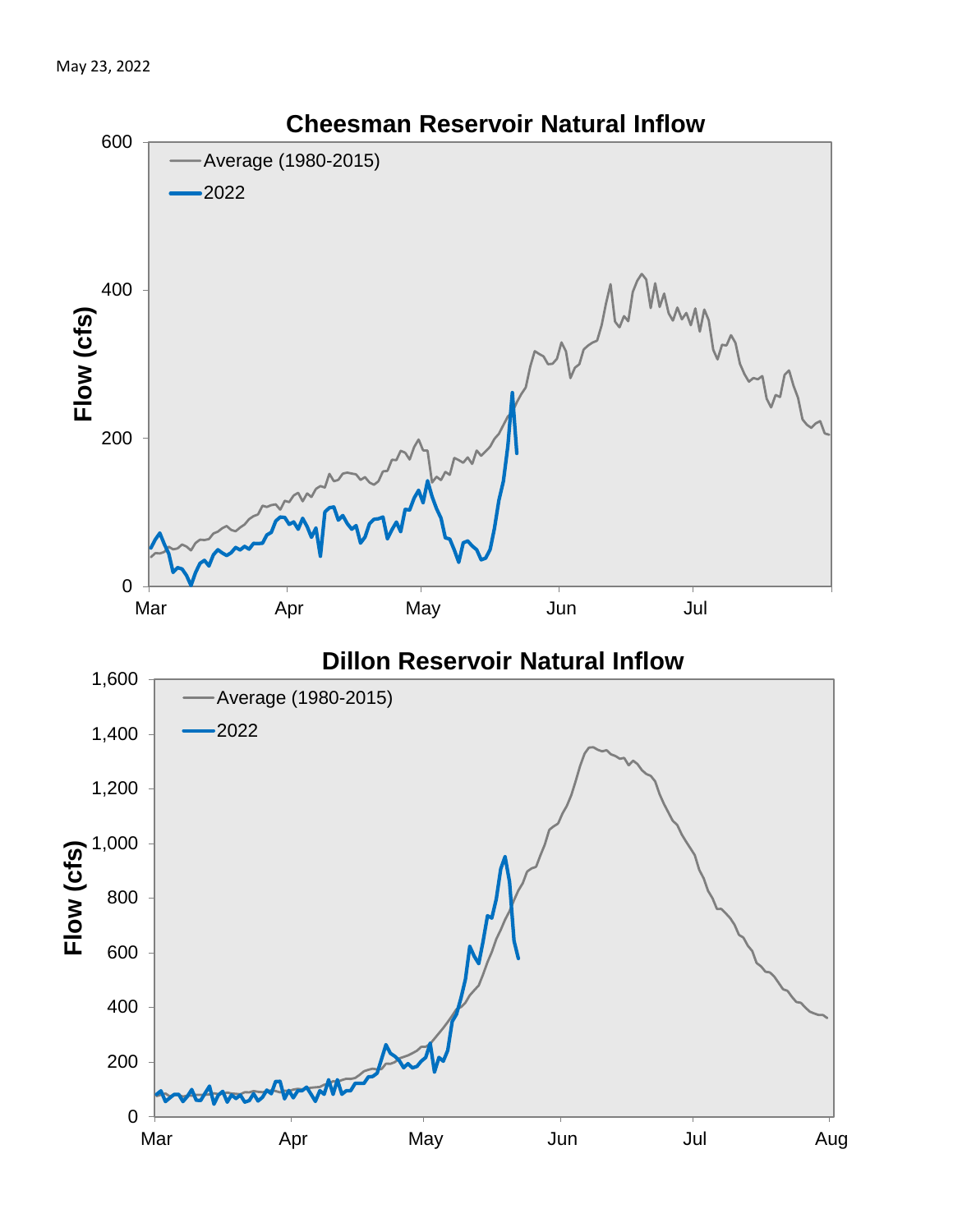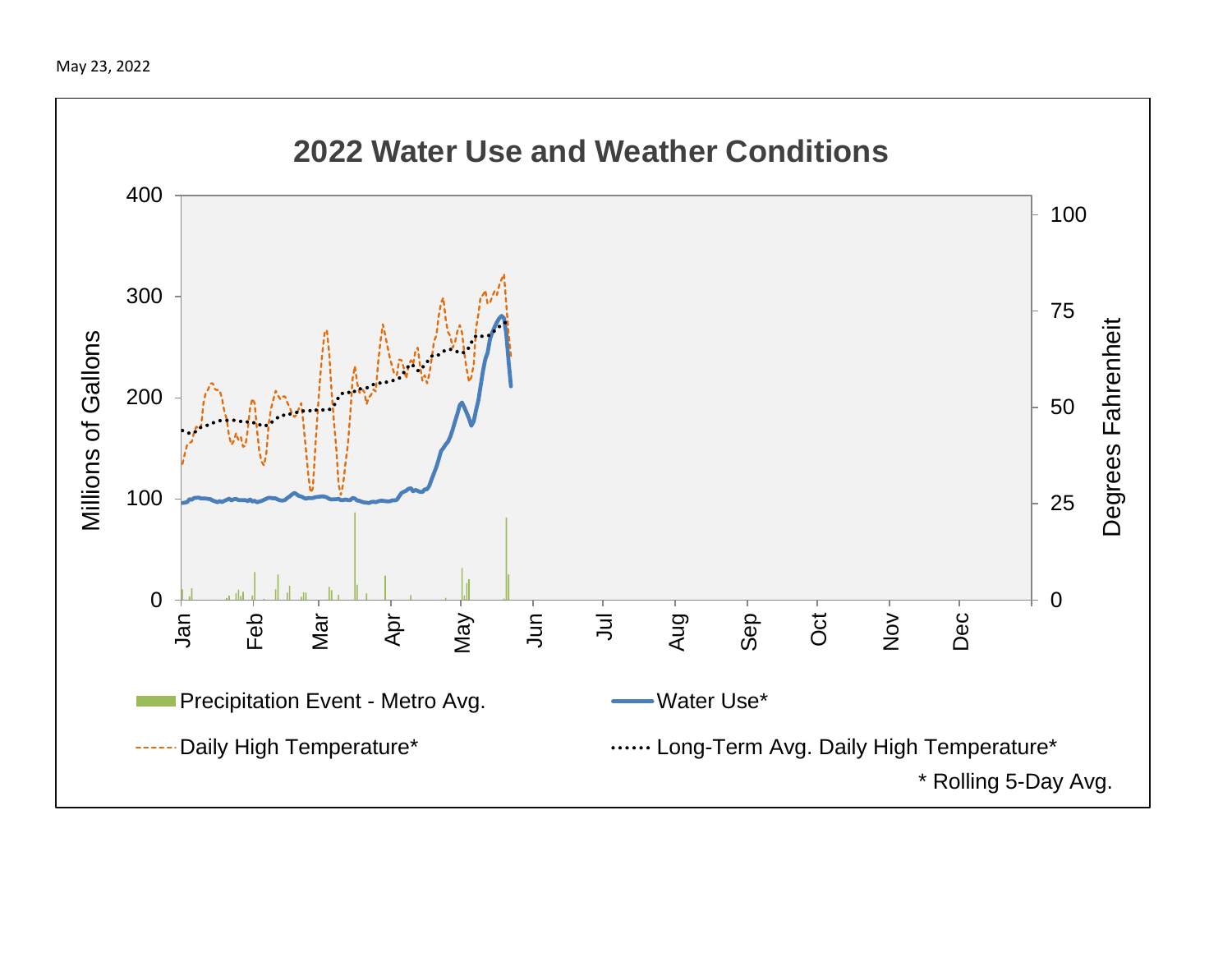|                                                       | <b>Denver Water Use and Reservoir Contents 2022</b> |                     |            |            |            |            |            |     |     |     |     |     |     |            |         |
|-------------------------------------------------------|-----------------------------------------------------|---------------------|------------|------------|------------|------------|------------|-----|-----|-----|-----|-----|-----|------------|---------|
|                                                       |                                                     |                     | Jan        | Feb        | Mar        | Apr        | May        | Jun | Jul | Aug | Sep | Oct | Nov | <b>Dec</b> | YTD-Avg |
| Predicted End-of-Month Supply Reservoir               |                                                     |                     |            |            |            |            | 447,500    |     |     |     |     |     |     |            |         |
| Contents (Full = $518,449$ AF)                        |                                                     |                     |            |            |            |            |            |     |     |     |     |     |     |            |         |
| Actual End-of-Month Supply Reservoir<br>Contents (AF) |                                                     |                     | 425,595    | 421,903    | 415,083    | 407,905    |            |     |     |     |     |     |     |            |         |
| Actual % Full                                         |                                                     |                     | 82%        | 81%        | 80%        | 79%        |            |     |     |     |     |     |     |            |         |
| Historical Median % Full                              |                                                     |                     | 81%        | 80%        | 79%        | 79%        | 88%        | 98% | 95% | 92% | 88% | 85% | 84% | 83%        |         |
| 2022 Expected Daily Use (MG)                          |                                                     |                     | 105        | 104        | 102        | 120        | 157        | 257 | 298 | 292 | 270 | 158 | 105 | 101        | 115     |
| Actual Daily Use (MG)                                 |                                                     | $\mathbf{1}$        | 92         | 98         | 102        | 102        | 192        |     |     |     |     |     |     |            |         |
|                                                       |                                                     | $\mathbf 2$         | 100        | 95         | 101        | 102        | 169        |     |     |     |     |     |     |            |         |
|                                                       |                                                     | 3                   | 100        | 100        | 101        | 99         | 166        |     |     |     |     |     |     |            |         |
|                                                       |                                                     | $\overline{4}$      | 105        | 105        | 100        | 109        | 165        |     |     |     |     |     |     |            |         |
|                                                       |                                                     | 5                   | 99         | 97         | 95         | 118        | 171        |     |     |     |     |     |     |            |         |
|                                                       |                                                     | 6<br>$\overline{7}$ | 101<br>100 | 103<br>100 | 100<br>102 | 108<br>107 | 214<br>222 |     |     |     |     |     |     |            |         |
|                                                       |                                                     | 8                   | 101        | 100        | 101        | 108        | 217        |     |     |     |     |     |     |            |         |
|                                                       |                                                     | 9                   | 101        | 102        | 103        | 112        | 236        |     |     |     |     |     |     |            |         |
|                                                       | D                                                   | 10                  | 99         | 98         | 88         | 103        | 241        |     |     |     |     |     |     |            |         |
|                                                       | Α                                                   | 11                  | 100        | 97         | 100        | 115        | 275        |     |     |     |     |     |     |            |         |
|                                                       | Y                                                   | 12                  | 98         | 96         | 105        | 102        | 253        |     |     |     |     |     |     |            |         |
|                                                       |                                                     | 13                  | 101        | 99         | 98         | 103        | 285        |     |     |     |     |     |     |            |         |
|                                                       | O                                                   | 14                  | 93         | 105        | 102        | 112        | 268        |     |     |     |     |     |     |            |         |
|                                                       | F                                                   | 15                  | 96         | 108        | 99         | 116        | 269        |     |     |     |     |     |     |            |         |
|                                                       |                                                     | 16                  | 96         | 105        | 97         | 116        | 297        |     |     |     |     |     |     |            |         |
|                                                       | M                                                   | 17                  | 103        | 106        | 96         | 118        | 273        |     |     |     |     |     |     |            |         |
|                                                       | O                                                   | 18                  | 96         | 106        | 97         | 137        | 297        |     |     |     |     |     |     |            |         |
|                                                       | N                                                   | 19                  | 100        | 98         | 96         | 140        | 257        |     |     |     |     |     |     |            |         |
|                                                       | T                                                   | 20                  | 100        | 99         | 97         | 148        | 194        |     |     |     |     |     |     |            |         |
|                                                       | н                                                   | 21                  | 102        | 102        | 96         | 152        | 156        |     |     |     |     |     |     |            |         |
|                                                       |                                                     | 22                  | 95         | 100        | 94         | 160        | 153        |     |     |     |     |     |     |            |         |
|                                                       |                                                     | 23                  | 102        | 102        | 102        | 151        |            |     |     |     |     |     |     |            |         |
|                                                       |                                                     | 24                  | 102        | 102        | 98         | 159        |            |     |     |     |     |     |     |            |         |
|                                                       |                                                     | 25                  | 95         | 99         | 93         | 160        |            |     |     |     |     |     |     |            |         |
|                                                       |                                                     | 26                  | 101        | 103        | 101        | 178        |            |     |     |     |     |     |     |            |         |
|                                                       |                                                     | 27                  | 94         | 104        | 97         | 194        |            |     |     |     |     |     |     |            |         |
|                                                       |                                                     | 28                  | 103        | 103        | 102        | 192        |            |     |     |     |     |     |     |            |         |
|                                                       |                                                     | 29                  | 96         |            | 96         | 194        |            |     |     |     |     |     |     |            |         |
|                                                       |                                                     | 30                  | 102        |            | 92         | 204        |            |     |     |     |     |     |     |            |         |
|                                                       |                                                     | 31                  | 91         |            | 101        |            |            |     |     |     |     |     |     |            |         |
| <b>Monthly Average</b>                                |                                                     |                     | 99         | 101        | 98         | 134        | 226        |     |     |     |     |     |     |            | 126     |
| % of 2022 Expected Daily Use                          |                                                     |                     | 94%        | 97%        | 97%        | 112%       | 144%       |     |     |     |     |     |     |            | 110%    |

#### Notes: 1) "AF" denotes acre-feet. "MG" denotes million gallons. 2) Expected Daily Use is based on historical use with normal weather conditions. 3) The predicted end-of-month supply reservoir contents figures assume normal weather after May 2<sup>nd</sup>, 2022. 4) The differences between predicted and actual end-of-month supply reservoir contents are the result of normal estimation error of daily use, supply, evaporation, carriage losses and raw water deliveries. 5) Predicted supply reservoir contents last updated on May 2<sup>nd</sup>, 2022. 6) Daily water figures are subject to change.